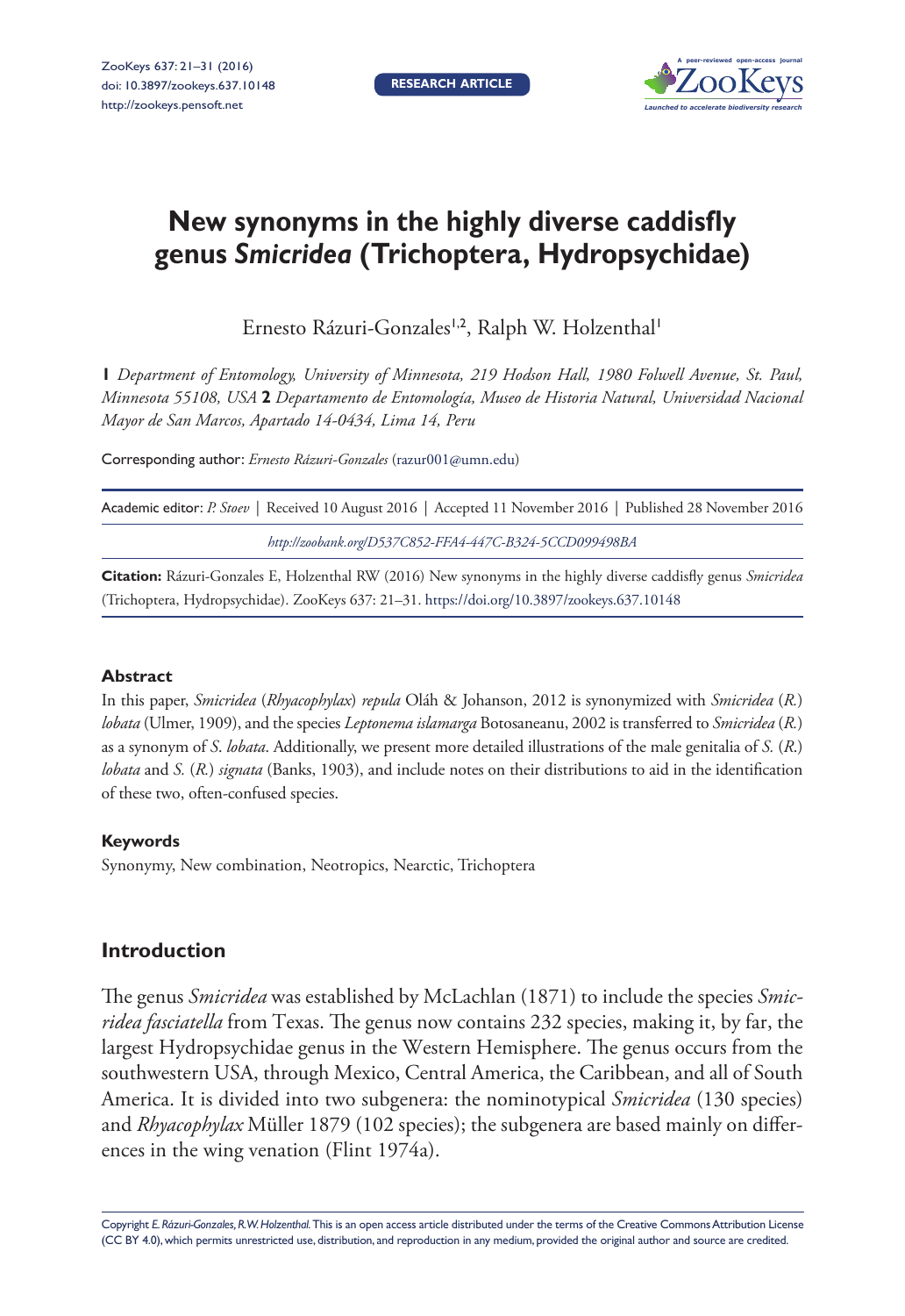| Species name         | Author                      | Distribution                                                                          |
|----------------------|-----------------------------|---------------------------------------------------------------------------------------|
| S. (R.) arizonensis  | Flint 1974b                 | Mexico, USA                                                                           |
| S. (R.) bidactyla    | Flint and Reyes 1991        | Ecuador, Peru, Venezuela                                                              |
| S. (R.) bifurcata    | Flint 1974a                 | Costa Rica, Honduras                                                                  |
| S. (R.) fogasa       | Oláh and Johanson 2012      | Ecuador                                                                               |
| $S. (R.)$ hajla      | Oláh and Johanson 2012      | Ecuador                                                                               |
| S. (R.) inarmata     | Flint 1974b                 | Mexico                                                                                |
| S. (R.) kampoka      | Oláh and Johanson 2012      | Peru                                                                                  |
| S. (R.) leloga       | Oláh and Johanson 2012      | Peru                                                                                  |
| S. (R.) lobata       | (Ulmer 1909)                | Costa Rica, El Salvador, Guatemala, Honduras,<br>Mexico, Nicaragua, Panama, Venezuela |
| S. (R.) nemorosa     | Holzenthal and Blahnik 1995 | Costa Rica                                                                            |
| S. (R.) nemtompa     | Oláh and Johanson 2012      | Ecuador, Peru                                                                         |
| S. (R.) pseudolobata | Flint 1978                  | Brazil, Suriname                                                                      |
| S. (R.) salta        | Flint 1974b                 | Mexico                                                                                |
| S. (R.) signata      | (Banks 1903)                | Guatemala, Mexico, USA                                                                |
| S. (R.) singri       | Holzenthal and Blahnik 1995 | Costa Rica                                                                            |
| S. (R.) tavola       | Oláh and Johanson 2012      | Ecuador                                                                               |

**Table 1.** *Smicridea* (*R.*) *signata* species group.

In the subgenus *Rhyacophylax*, the *signata* group of Flint (1974a) is characterized by a fixed, tongue-like, ventromesal process on the apex of the phallus, and the presence of a lobe with spinose processes developed in various numbers and positions, arising from the ventrolateral margin of the tenth tergum. Sixteen species distributed from northern South America, throughout Central America, into southwestern USA (Arizona, Colorado, New Mexico, Texas, and Utah) are included in this group (Table 1).

*Smicridea lobata* (Ulmer 1909, in Ulmer and Thienemann 1909) was described from Las Trincheras (Venezuela), from a single male specimen preserved in alcohol. Ulmer mentioned that the forewing coloration of *S. lobata* resembled that of *S. columbiana* (Ulmer 1905), but he did not compare the genitalia of these two species or those of any of the species in the genus known at the time. Later, Flint (1974b) doubtfully recorded *S. lobata* from Surinam. Even though he did not examine the type, he stated that the specimens he studied agreed with the illustration of the type of *S. lobata* provided by Ulmer. Additionally, after carefully examining the type specimen of *S*. *lobata*, Flint (1978) concluded that the species he referred to as *S. lobata* in his earlier paper was actually a different species, which he described as *S. pseudolobata*, due to differences in the tenth tergum and the phallus.

*Smicridea repula* Oláh & Johanson, 2012 was described from Los Tuxtlas area in the state of Veracruz (Mexico). The authors included this species in the *signata* group, stating that it was closely related to the species *S. lobata* from Venezuela and *S*. *nemtompa* Oláh & Johanson, 2012 from Ecuador and Peru. They indicated that their new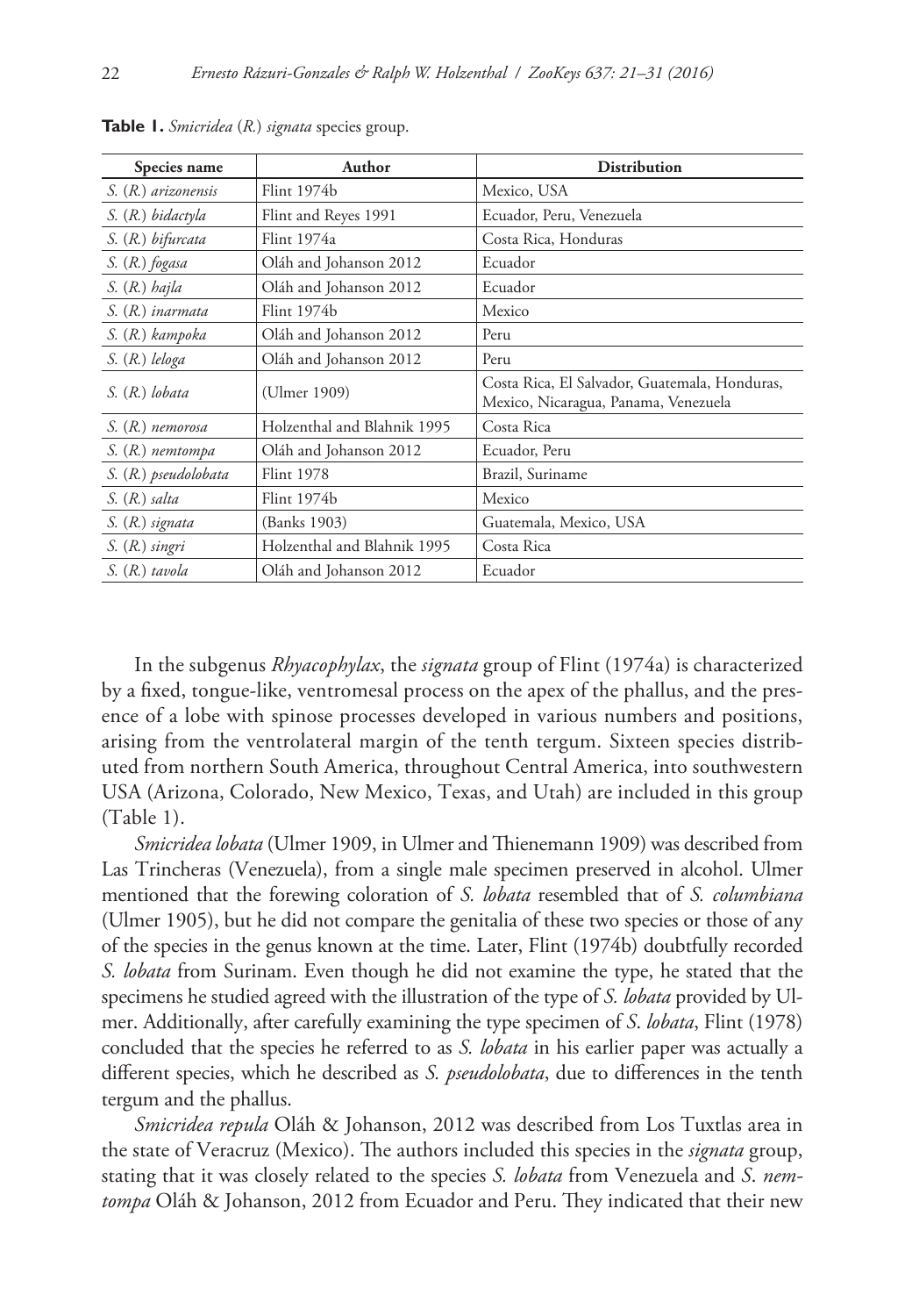species was easily distinguished from *S. lobata* and *S. nemtompa* by having a lateral wing-shaped process at the mid-length of the phallus.

*Leptonema islamarga* Botosaneanu, 2002, in Botosaneanu and Viloria 2002, was described from Isla Margarita, Venezuela, and was placed in the *L*. *davisi* group of Flint, McAlpine and Ross 1987, based on characters of the male genitalia.

The species *Smicridea signata* (Banks, 1903) was originally described as *Pellopsyche signata*, from Fort Collins, Colorado (USA). The description was based on characteristics of the body and wings, with no genitalic characters included (the type is a female). Later, Ross (1944) transferred the species, as *R. signatus*, to *Rhyacophylax*, a separate genus at the time. More recently, Flint (1974a) redescribed the species as *Smicridea* (*R.*) *signata*, and illustrated the male and female genitalia as well as some features of the larva*.*

We conclude that *S. repula* and *L. islamarga* are synonyms of *S. lobata*, which is a separate species distinct from *S. signata*, based on differences in the tenth tergum as well as in their distributions*.* Herein, we provide justification for these taxonomic changes as well as more detailed illustrations of *S. lobata* from sites near the type locality (Fig. 1) and of *S*. *signata* from Utah.

## **Materials and methods**

Specimens were examined with an Olympus SZH dissecting microscope (Olympus Corporation). The illustration of the male genitalia of *S. lobata* was prepared from pencil sketches made with the aid of a drawing tube attached to an Olympus BX41 compound microscope. The pencil sketches were scanned and placed into an Adobe Illustrator CS6 (Adobe Systems, Inc.) document to serve as a template to create a vector graphic illustration. The careful tracing of the original image was accomplished by using a graphic tablet and pen (BAMBOO, Wacom Technology Co.).

We carefully examined specimens from the type series of *S. repula* and *L. islamarga*, borrowed from the Swedish Museum of Natural History (Stockholm, Sweden) and the Naturalis Biodiversity Center (Leiden, The Netherlands), respectively. Further, we examined material of *S. signata* and *S. lobata* identified by Dr Oliver Flint (National Museum of Natural History, Smithsonian Institution, Washington D.C.) and Dave Ruiter (Grants Pass, Oregon, USA) as well as material from the University of Minnesota Insect Collection (St. Paul, Minnesota, USA), and the female type of *S. signata* from the Museum of Comparative Zoology, Harvard University, (Cambridge, Massachusetts, USA). The type of *S. lobata* at the Natural History Museum of Denmark (Copenhagen, Denmark) could not be found (H. Enghoff, pers. comm.).

The material examined is deposited in the following institutions:

| <b>DRC</b> | Dave Ruiter, personal collection, Grants Pass, Oregon, USA         |
|------------|--------------------------------------------------------------------|
| <b>NBC</b> | Naturalis Biodiversity Center, Leiden, The Netherlands             |
| <b>MCZ</b> | Museum of Comparative Zoology, Harvard University, Cambridge, Mas- |
|            | sachusetts, USA                                                    |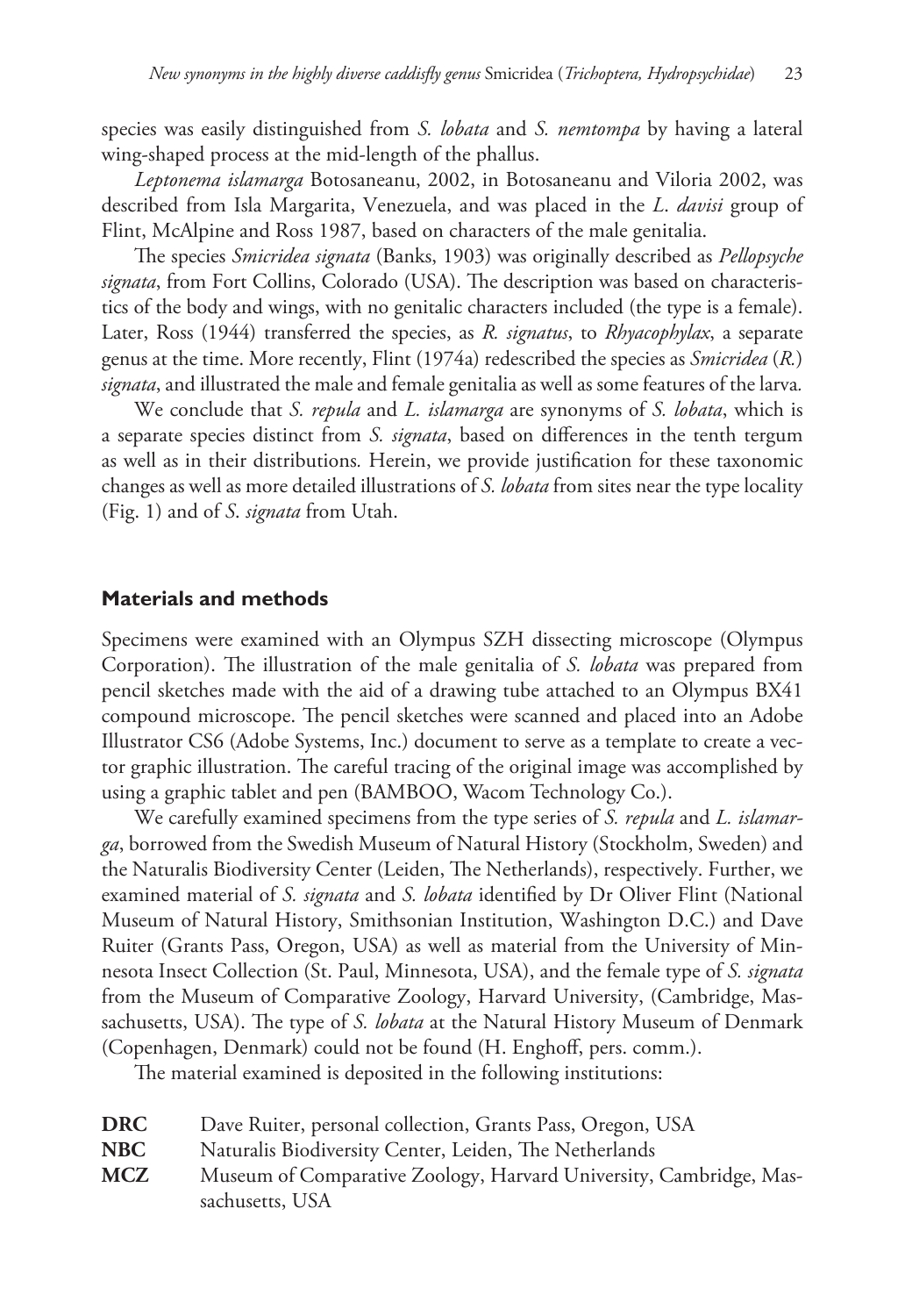| <b>NMNH</b> | National Museum of Natural History, Smithsonian Institution, Washington |
|-------------|-------------------------------------------------------------------------|
|             | D.C., USA                                                               |
| <b>NRM</b>  | Swedish Museum of Natural History, Stockholm, Sweden                    |
| <b>UMSP</b> | University of Minnesota Insect Collection, St. Paul, Minnesota, USA     |

#### **Material examined**

*Smicridea* (*R.*) *repula*: **MEXICO: Veracruz:** Los Tuxtlas area, Río La Palma, near to the Estación de Biología Los Tuxtlas, 18°33.68'N, 95°02.94'W, 30 mao [meters above ocean], 26.VI.2006, light trap, leg. Espeland & Malm; 1 male holotype (NRM).

*Smicridea* (*R.*) *signata*: **USA: Colorado:** No further data; 1 female holotype (MCZ, type # 11513). **Arizona:** Clear Cr. Cmp., SE Camp Verde, 17.VI.1968, Flint & Menke; 1 male (NMNH). Greenlee County, light trap, Gila River near Duncan, 32°43.46'N, 109°06.01'W, ca 1120 m, 19.IV.2002, Blinn; 6 males, 6 females (DRC). **New Mexico:** Grant County, Gila River at Forks T13S R13W sec 8, 26.VII.2001, at light, Ruiter; 10 males, 6 females (DRC). **Texas:** Brewster County, Big Bend National Park, Terlingua Creek at Terlingua abaja [Terlingua baja], 29°15'N, 103°37.5'W, 680 m, 1.VI.1993; Gelhaus #607, Nelson & Koenig; 1 male (NMNH). **Utah:** San Juan County, San Juan River, RM 10.6, 37°15'N, 109°51'W, ca 1190 m, light trap, 23.V.2002, Hayden; 6 males, 76 females (DRC). **MEXICO: Chiapas:** Puente Arroyo Viejo, Rt. 200, km 141, 9.VI.1967, Flint & Ortiz; 10 males (NMNH). **Morelia:** Route 95, km 91, nr. Xochitepec, 1.VIII.1965, Flint; 1 male, 28 females (NMNH). Xochitepec, 12-14.VII.1965, Flint & Ortiz; 2 males, 12 females (NMNH). **Oaxaca:**  Tehuantepec, 23.VII.1964, Spangler; 3 males, 19 females (NMNH). **San Luis de Potosí:** Palitla, 25.VI.1965, Flint; 3 males, 5 females (NMNH). **Veracruz:** Cordoba, 11-20.XI.1966, Lau, 2 males (NMNH). **GUATEMALA: Escuintla:** Escuintla, 10.VIII.1965, Spangler; 8 males, 10 females (NMNH).

*Smicridea* (*R.*) *lobata*: **MEXICO: Chiapas:** 7.8 mi E Pichucalco, 7.XII.1975, C. M. & O. S. Flint; 5 males (NMNH). Arriaga, 22.VIII.1965, Spangler; 5 males, 3 females (NMNH). Cascada Misol ha, 20 km S Palenque, 17-18.V.1981, C. M. & O. S. Flint; 3 males (NMNH). Puente Arroyo Viejo, nr. Mapastepec, 7.VIII.1966, Flint & Ortiz; 3 males (NMNH). Río Contento, 7 km N Ocosingo, 20.V.1981, C. M. & O. S. Flint; 1 male (NMNH). Río Tulija, 48 km S Palenque, 17.V.1981, C. M. & O. S. Flint; 8 males, 14 females (NMNH). **Oaxaca:** Dist. Choapan, Bethania, 31 km S San Juan Bautista Tuxtepec, 24.V.1981, C. M. & O. S. Flint; 6 males, 3 females (NMNH). Rancho San Pablo, 17 Km. E Tehuantepec, 23.V.1981, C. M. & O. S. Flint; 2 males (NMNH). Río Valle Nacional, Chiltepec, 25.V.1981, C. M. & O. S. Flint; 3 males, 1 female (NMNH). **San Luis de Potosí:** 1 mi W Tamazunchale, 11.VIII.1972, at black light, G. F. & S. Hevel; 3 males, 2 females (NMNH). **Veracruz:** Barranca de Metlac, Fortín de las Flores, 4.XII.1975, C. M. & O. S. Flint; 3 males, 5 females (NMNH). Barranca de Metlac, 6 km W Fortín, 1.V.1981, C. M & O. S. Flint; 1 male, 1 female (NMNH). Cuitlahuac, 10-12.VIII.1964, Spangler; 1 male (NMNH).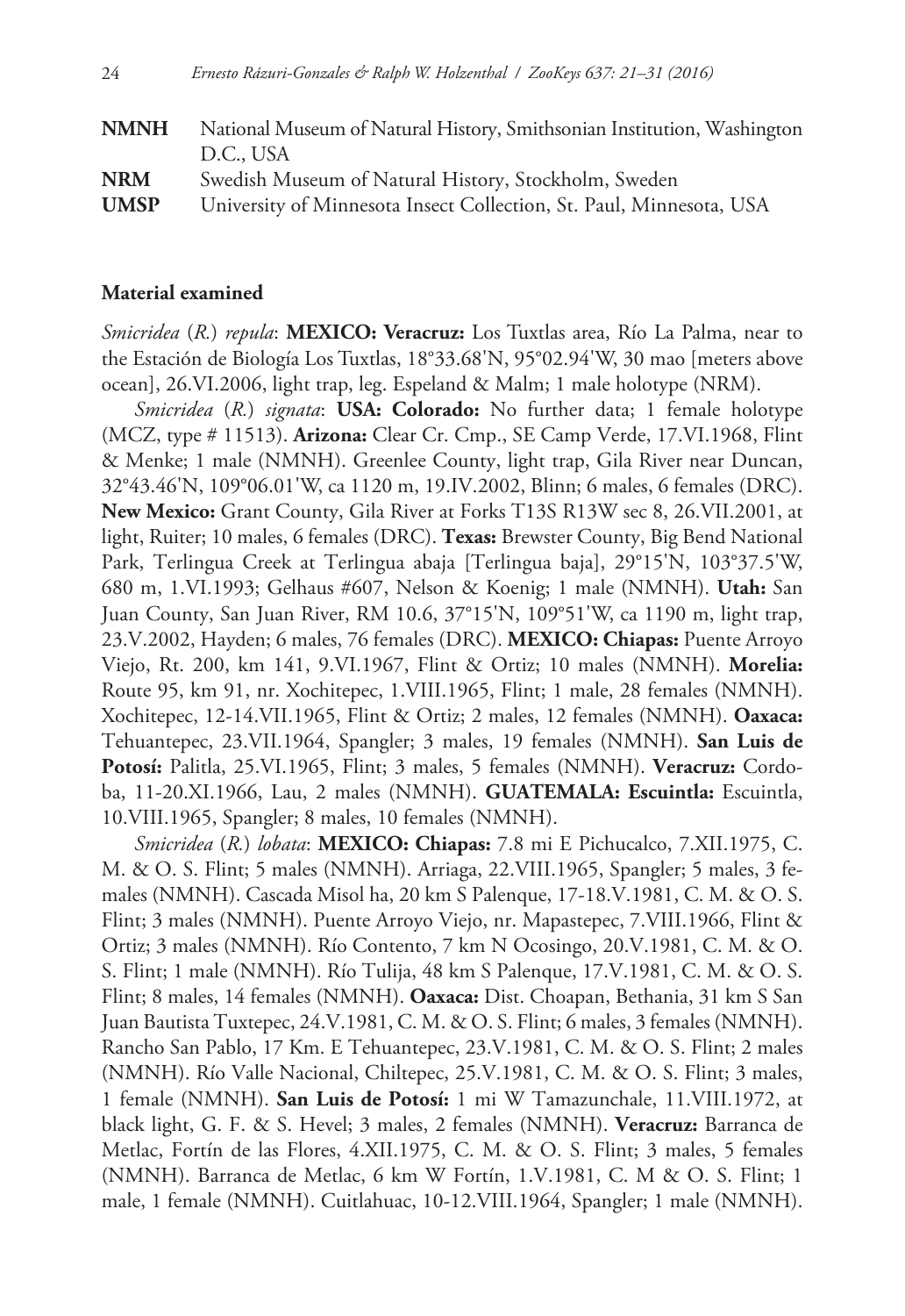Same, but 24-27.VII.1965, Flint & Ortiz; 1 male (NMNH). La Palma, nr. Sontecomapan, 5.XII.1975. C. M. & O. S. Flint; 9 males (NMNH). Los Tuxtlas area, Los Tuxtlas Biological Station, 31 Km NE of Catemaco, nr. Balzapote, 3-15.V.1981, C. M. & O. S. Flint; 3 males, 6 females (NMNH). Los Tuxtlas area, Los Tuxtlas Biological Station, 31 Km NE of Catemaco, Río Palma, above La Palma, 7-14.V.1981, C. M. & O. S. Flint; 7 males, 3 females (NMNH). Los Tuxtlas area, Los Tuxtlas Biological Station, 31 Km NE of Catemaco, Río Palma, below La Palma, 5.V.1981, C. M. & O. S. Flint; 7 males (NMNH). Los Tuxtlas area, Los Tuxtlas Biological Station, 31 Km NE of Catemaco, seeps at Las Cabañas, 8-15.V.1981, C. M. & O. S. Flint; 5 males, 3 females (NMNH). Los Tuxtlas area, Los Tuxtlas Biological Station, 31 Km NE of Catemaco, Río Máquinas, 4-14.V.1981, C. M. & O. S. Flint; 14 males, 2 females (NMNH). Puente Nacional, 23-24.VII.1965, Flint & Ortiz; 4 males, 5 females (NMNH). Same, but 31.VII.1966, Flint & Ortiz; 4 males, 2 females (NMNH). Pte. [Puente] Tecolapán, E Lerdo de Tejada, 4.XII.1975, C. M. & O. S. Flint; 1 male (NMNH). Río Tecolapan, Rt. 180, km 551, 25-26.VII.1966, Flint & Ortiz; 3 males, 3 females (NMNH). San Andrés Tuxtla, Estación Biológica Tropical "Los Tuxtlas", 18°35.10'N, 95°04.50'W, ca 160 m, 17.V.2015, Kjer; 13 males, 1 female (UMSP). **GUATEMALA: El Progreso:** San Agustín Acasaguastlán, 11-21.VIII.1965, Flint & Ortiz; 4 males, 6 females (NMNH). **Jutiapa:** Laguna Nisquaya, 4.VIII.1965, Spangler; 2 males (NMNH). **Retalhuleu:** Pte. [Puente] El Niño, 16.VI.1966, Flint & Ortiz; 10 males, 6 females (NMNH). **Suchitepequez:** San Antonio de Suchitepequez, 6.VII.1965, Spangler; 1 male, 1 female (NMNH). Cuyotenango, 10-20.VI.1966, Flint & Ortiz, 3 males, 5 females (NMNH). Pte. [Puente] Ixtacapa, 18-19.VI.1966, O. S. Flint & Ortiz; 5 males, 2 females (NMNH). Fca. [Finca] Moca, 12.VI.1966, Flint & Ortiz; 7 males, 2 females (NMNH). **Zacapa:** Río Teculután; 18.VIII.1965; Flint & Ortiz; 1 male (NMNH). **HONDURAS: Choluteca:** 5 mi E Choluteca, 28. VII.1965, Spangler; 1 male (NMNH). **Valle:** Nacaome, 4.VIII.1967, Flint; 3 males, 2 females (NMNH). **EL SALVADOR: El Salvador:** Lago Ilopango, 5.VIII.1967, Flint; 2 males (NMNH). **La Libertad:** Quezaltepeque, 2.II.1965, S. S. & W. D. Duckworth; 2 males (NMNH). **NICARAGUA: Granada:** Reserva Silvestre Privada Domitila, Río cerca de Manantial, 11°42.17'N, 85°57.12'W, ca 60 m, 26.VII.2001, Chamorro & López; 17 males, 5 females (UMSP). **Jinotega:** Río El Tuma, app. 10 kms S of Santa Maura, 11°55.35'N, 86°27.80'W, 1000 m, 30.VII.2000, Chamorro & Chris; 30 males & females (alcohol). **COSTA RICA: Alajuela:** Río Pizote, ca. 5 km N Dos Ríos, 10°56.88'N, 85°17.47'W, 470 m, 9.III.1986, Holzenthal & Fasth; 1 male (UMSP). Laguna Río Cuarto & trib., 2.8 km (road) N Río Cuarto, 10°21.42'N, 84°12.90'W, 400 m, 13.II.1992, Holzenthal, Muñoz & Kjer; 4 males, 2 females (UMSP). **Cartago:** Quebrada Platanillo, ca. 5 km E Moravia de Chirripó, 09°49.27'N, 83°24.42'W, 1130 m, 6.VIII.1987, Holzenthal, Morse & Clausen, 4 males, 1 female (UMSP). **Guanacaste:** Río Tempisquito, ca. 3 km S Route 1, 10°47.40'N, 85°33.12'W, ca 70 m, 6.III.1986, Holzenthal & Fasth, 3 males, 4 females (UMSP). Parque Nacional Santa Rosa, Quebrada San Emilio, 10°51.72'N, 85°36.60'W, 300 m, 27.VI.1986, Holzenthal, Heyn & Armitage; 1 male, 1 female (UMSP). Río Góngora, sulfur mine,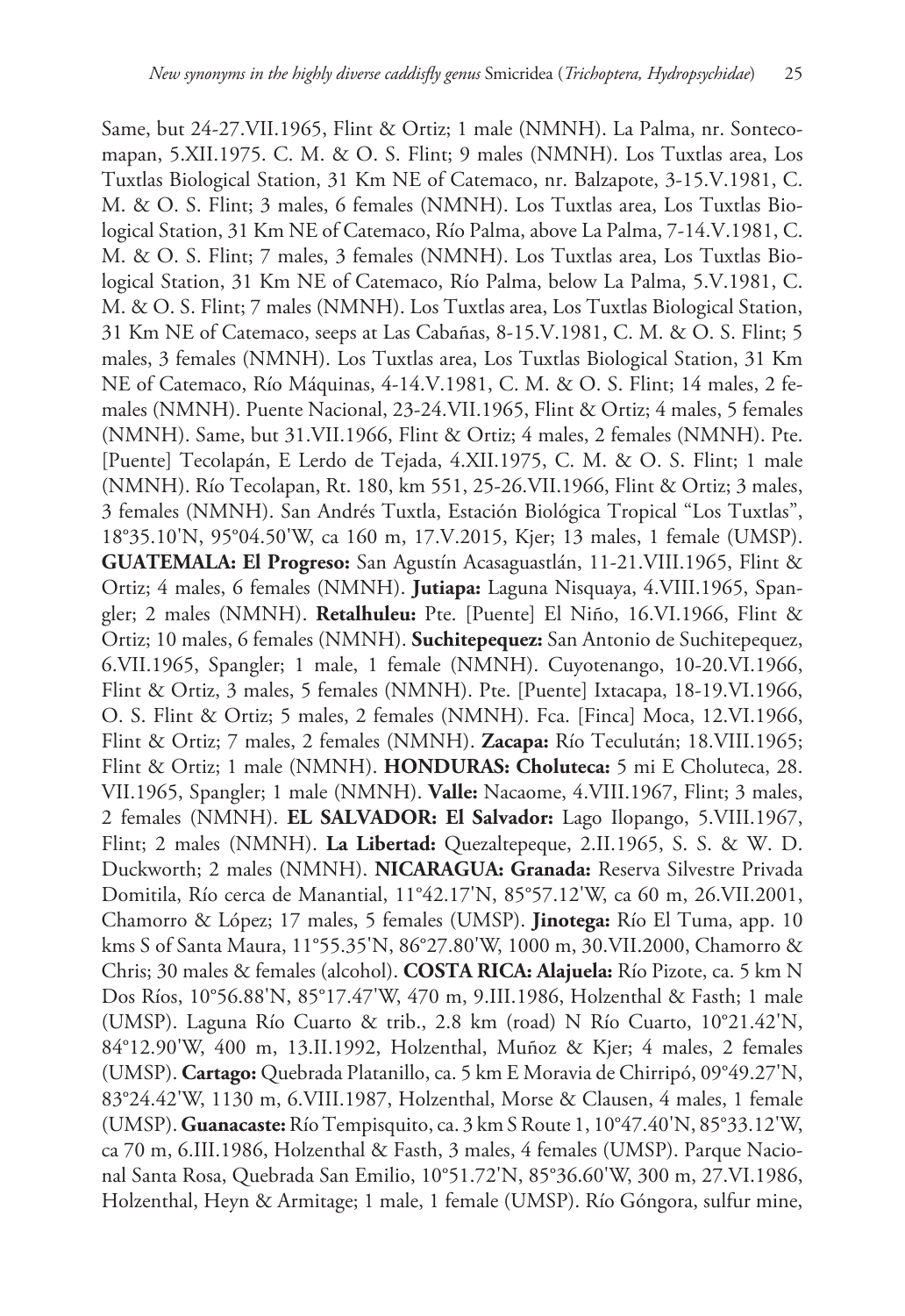4 km (air) NE Quebrada Grande, 10°53.22'N, 85°28.20'W, 590 m, 21.VII.1987, Holzenthal, Morse & Clausen; 7 males, 1 female (UMSP). Río Poza Salada, 10°47.93'N, 85°39.12'W, 10 m, 24.VII.1987, Holzenthal, Morse & Clausen; 7 males, 7 females (UMSP). Río Cuajiniquil, 10°52.87'N, 85°36.78'W, 250 m, 25.VII.1987, Holzenthal, Morse & Clausen; 6 males, 14 females (UMSP). Parque Nacional Guanacaste, Quebrada Pedregal, El Hacha, 10°58.98'N, 85°32.33'W, 300 m, 27.VII.1987, Holzenthal, Morse & Clausen; 1 male, 2 females (UMSP). **Heredia:** Estación Biológica La Selva, Quebrada El Salto, 10°25.62'N, 84°00.72'W, 50 m, 10.II.1986, Holzenthal; 9 males (UMSP). Río Puerto Viejo, 10°26.40'N, 84°00.72'W, 30 m, 10-11. II.1986, Holzenthal; 1 male (UMSP). Same, but 19.VI.1986, Holzenthal, Heyn & Armitage; 1 male (UMSP). Río Sarapiquí, 7 km W Puerto Viejo, 10°27.12'N, 84°04.02'W, 50 m, 11.II.1986, Morse & Fasth; 8 males, 1 female (UMSP). Río Bijagual, on road to Magsasay, 10°24.48'N, 84°04.57'W, 140 m, 12.II.1986, Holzenthal, Morse & Fasth; 2 males, 1 female (UMSP). Parque Nacional Braulio Carrillo, Río Peje, Est. Magsasay, 10°24.12'N, 84°03.00'W, 130 m, 25-26.VIII.1990, Holzenthal, Blahnik & Huisman; 2 males, females (UMSP). Quebrada Ceiba, 6 km E Cháves, 10°22.92'N, 83°55.32'W, 50 m, 2.VII.1992, Muñoz; 2 males, 2 females (UMSP). Río Bijagual, 3.5 km S Chilamate, 10°26.17'N, 84°03.60'W, 40 m, 1.VII.1992, Muñoz; 1 male (UMSP). **Limón:** Río Barbilla, ca. 8 km W B-Line, 10°04.02'N, 83°22.13'W, 30 m, 31.I.1986, Holzenthal, Morse & Fasth; 21 males, 25 females (UMSP). Río Telire and small trib., SE Suretka, 09°33.23'N, 82°53.52'W, ca 40 m, 1.II.1986, Holzenthal, Morse & Fasth; 2 males (UMSP). Reserva Biológica Hitoy-Cerere, Río Cerere, Est. Miramar, 09°40.27'N, 83°01.68'W, 90 m, 23-24.III.1987, Holzenthal, Hamilton & Heyn; 2 males (UMSP). Río Banano, 16 km WSW Bomba, 09°53.28'N, 83°10.02'W, 150 m, 26.III.1987, Holzenthal, Hamilton & Heyn; 3 males, 4 females (UMSP). Reserva Biológica Barbilla, Río Dantas, 15 km (rd) S Pacuarito, 09°59.63'N, 83°26.58'W, 300 m, 27-30.I.1992, Holzenthal, Muñoz & Kjer, 69 males, 42 females (UMSP). Same, but trib. to Río Dantas, 13 (km) S Pacuarito, 09°59.70'N, 83°28.62'W, 500 m, 1.II.1992, Holzenthal, Muñoz & Kjer; 8 males, 6 females (UMSP). E.A.R.T.H., Río Destierro, Pozo Azul, 10°12.48'N, 83°34.43'W, ca 10 m, 5.II.1992, Holzenthal, Muñoz & Kjer; 6 males, 6 females (UMSP). Same, but 27.VI.1992, Contreras & Muñoz; 9 males, 3 females (UMSP). Río Parismina, 10°14.88'N, 83°34.20'W, 5 m, 4.II.1992, Holzenthal, Muñoz & Kjer; 3 males, 6 females (UMSP). Río Dos Novillos, 10°13.20'N, 83°35.47'W, 20 m, 3.II.1992, Holzenthal, Muñoz & Kjer; 26 males, 34 females (UMSP). **Puntarenas:** Quebrada Pita, ca. 3 km (air) W Golfito, 08°38.52'N, 83°11.58'W, ca 10 m, 15.II.1986, Holzenthal, Morse & Fasth; 1 male (UMSP). Río Bellavista, ca. 1.5 km NW Las Alturas, 08°57.07'N, 82°50.77'W, 1400 m, 18.II.1986, Holzenthal, Morse & Fasth; 1 male, 1 female (UMSP). Reserva Biológica Carara, Río Carara, 4.3 km (rd) E Cost. Sur, 09°48.60'N, 84°34.32'W, 20 m, 12.III.1991, Holzenthal, Muñoz & Huisman, 12 males, females (UMSP). Río Jaba, 2.4 km (air) NW San Vito, 08°49.92'N, 82°59.47'W, 970 m, 13.VI.1986, Holzenthal, Heyn & Armitage; 1 male (UMSP). San Miguel, 08°52.00'N, 82°52.00'W, 14.XI.1991, Muñoz, 8 males; 2 females, 8 males (UMSP). Quebrada Bonita, 09°46.50'N, 84°36.30'W, ca 30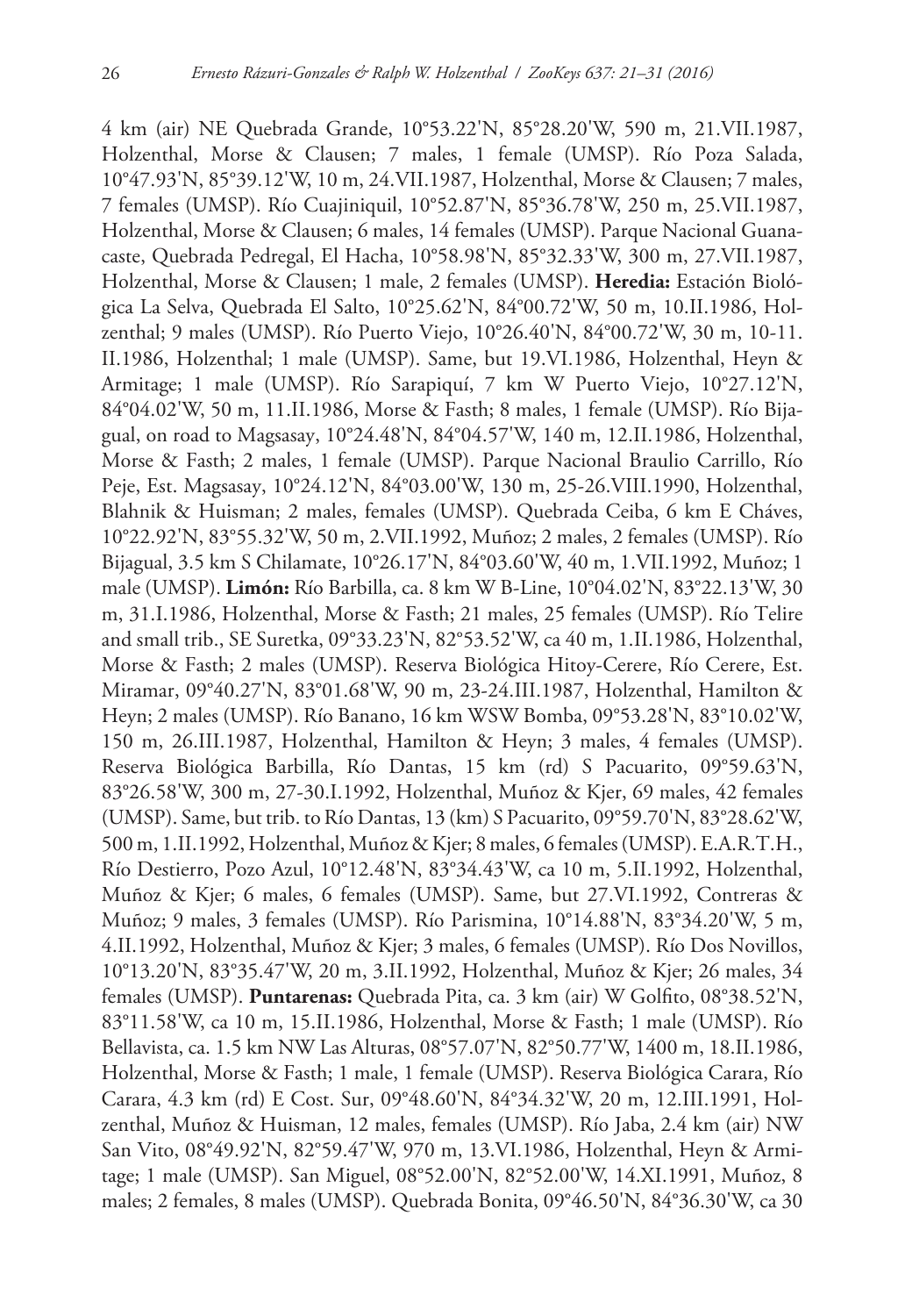m, 18-20.V.1990, Holzenthal & Blahnik; 9 males, 40 females (UMSP). Same, but 11.III.1991, Holzenthal, Muñoz & Huisman; 4 males, 3 females (UMSP). Río Platanar, 6.5 km NE Buenos Aires, 09°11.70'N, 83°16.87'W, 450 m, 8-9.VII.1992, Muñoz, 12 males (UMSP). San José, Río del Sur, 1.5 km (rd) S Carara, 09°46.13'N, 84°31.87'W, 160 m, 13.III.1991, Holzenthal, Muñoz & Huisman; 3 males, 7 females (UMSP). **PANAMA: Chiriquí:** Dolega, 17.VII.1967. Flint; 1 male (NMNH). **Coclé:**  El Valle, ca 820 m, 27.V.1983, Steiner; 1 male (NMNH). **VENEZUELA: Falcón:** Río Ricoa near Dos Bocas, 11°17.32'N, 69°26.07'W, ca 150 m, 8.VI.2001, Holzenthal, Blahnik, Paprocki & Cressa; 25 males, 6 females (UMSP). **Lara:** Parque Nacional Terepaima, Río Sarare nr. Sarare, 09°49.03'N, 69°11.60'W, ca 350 m, 15.VI.2001, Holzenthal, Blahnik, Paprocki & Cressa; 14 males (UMSP). **Miranda:** Río Caruao, 1.6 km S Caruao, 10°35.82'N, 66°20.77'W, 5 m, 26.I.1994, Holzenthal, Cressa & Rincón; 12 males, 14 females (UMSP). **Monagas:** Río Punceres, 09°58.93'N, 63°20.63'W, ca 80 m, 19.VII.2010, Holzenthal, Thomson & Cressa; 15 males, 4 females (UMSP). **Sucre:** Quebrada Zapateral, 1.5 km SE Las Piedras de Cocollar, 10°09.75'N, 63°47.59'W, 810 m, 9.IV.1995, Flint & Holzenthal; 1 male (NMNH), 24 males, 14 females (UMSP). Río Cocollar, 1.5 km SE Las Piedras de Cocollar, 10°09.62'N, 63°47.60'W, 810 m, 7-8.V.1995, Holzenthal & Flint; 11 males, 21 females (UMSP). **Zulia:** Caño Carichuano, 3.4 km SE Carbones del Guasare, 11°00.12'N, 72°17.10'W, 70 m, 12-13.I.1994, Holzenthal, Cressa & Rincón; 14 males, 9 females (UMSP). Los Angeles del Tucuco, 15-16.IV.1991, Menke & Hollenberg; 1 male (NMNH). Río Yasa, ca. 3 km (air) E Kasmera (Estación Biológica), 09°56.47'N, 72°43.20'W, 150 m, 14.I.1994, Holzenthal, Cressa & Rincón; 5 males, 2 females (UMSP).

*Leptonema islamarga*: **VENEZUELA: Nueva Esparta:** Isla Margarita, Asunción, Río Asunción; 02.VI.2000; Botosaneanu & Viloria; 10 males, 12 females paratypes (NBC).

# **Discussion**

Flint (1974a) stated that *S. signata* was easily recognized by the presence of a lateral serrate process (wing-shaped process of Oláh and Johanson 2012) and a pair of apicodorsal lobes in the phallus. However, after examining the type of *S*. *lobata*, Flint (1978) considered it and *S. signata* to have nearly identical phalli, including the aforementioned processes and lobes. *Smicridea signata* and *S*. *lobata* differ in the shape of the tenth tergum. In *S. lobata* the tergites are finger-like and have a bifurcate lobe of varying sizes from the ventral margin (paraproct of Oláh and Johanson 2012) (Fig. 1), whereas in *S. signata*  the tergites are broader and the lobe from the ventral margin is rounded (Flint 1974a; fig. 138) (Fig. 2). Flint (1978) also mentioned that the tergites in *S. lobata* were widely separated dorsomesally whereas in *S. signata*, they were closer together. However, in some of the material available to us, the tergites in both species were separated roughly by the same distance. In addition to Fig. 2, the figures of *S. signata* provided by Flint (1974a, figs 137–140) can be used to separate this species from *S. lobata*.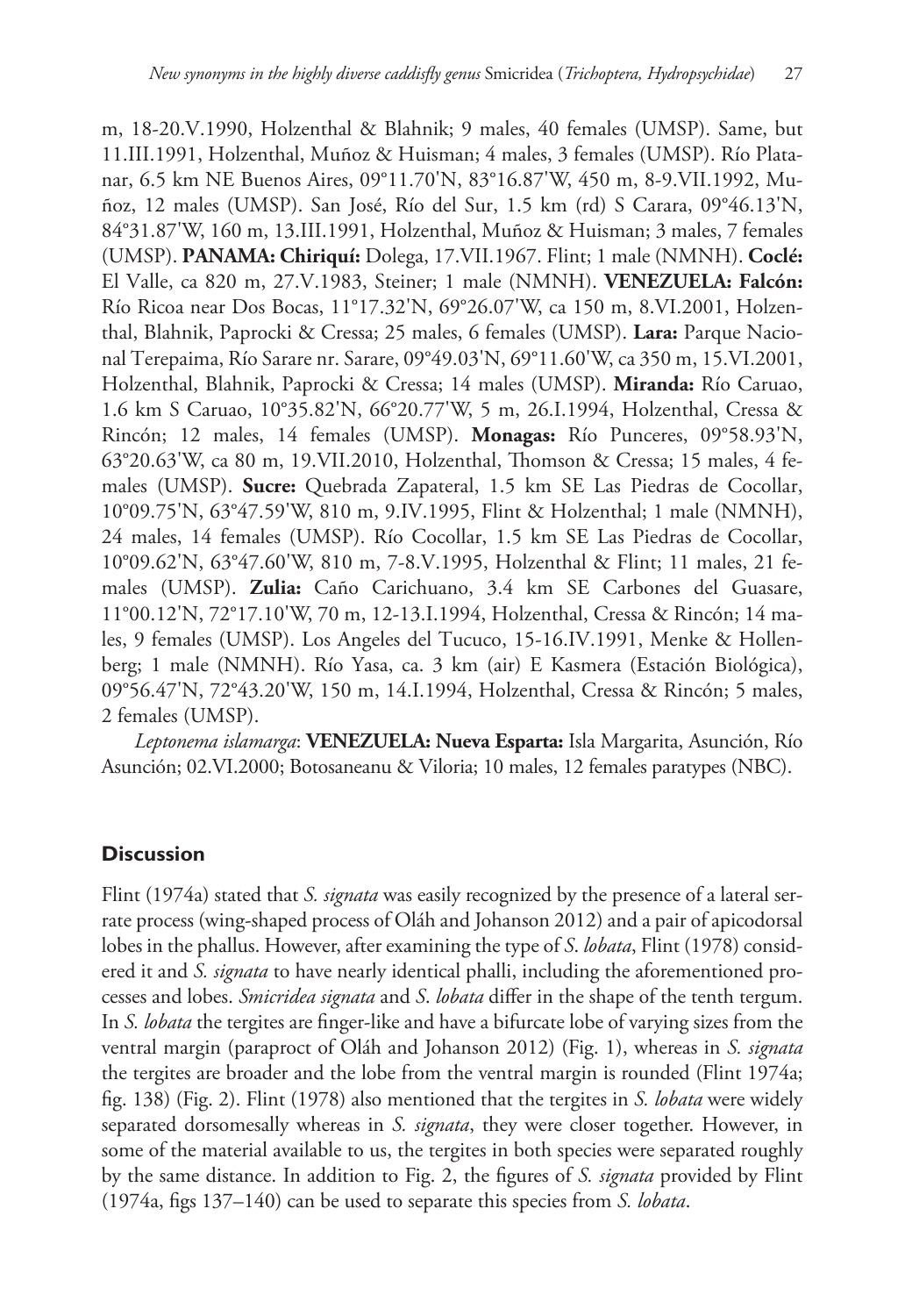

**Figure 1–2.** *Smicridea* (*R.*) *lobata* (Ulmer, 1909) and *Smicridea* (*R.*) *signata* Banks, 1903, male genitalia. **1A** *Smicridea* (*R.*) *lobata* segments IX and X, lateral **1B** Left inferior appendage, ventral **1C** Phallus, lateral **1D** Phallus, dorsal **1E** Segments IX and X, dorsal **2** *Smicridea* (*R.*) *signata*. Segments IX and X, dorsal. These illustrations were made from specimens of *S. lobata* from Zulia and Sucre States, Venezuela, and specimens of *S. signata* from Utah, USA.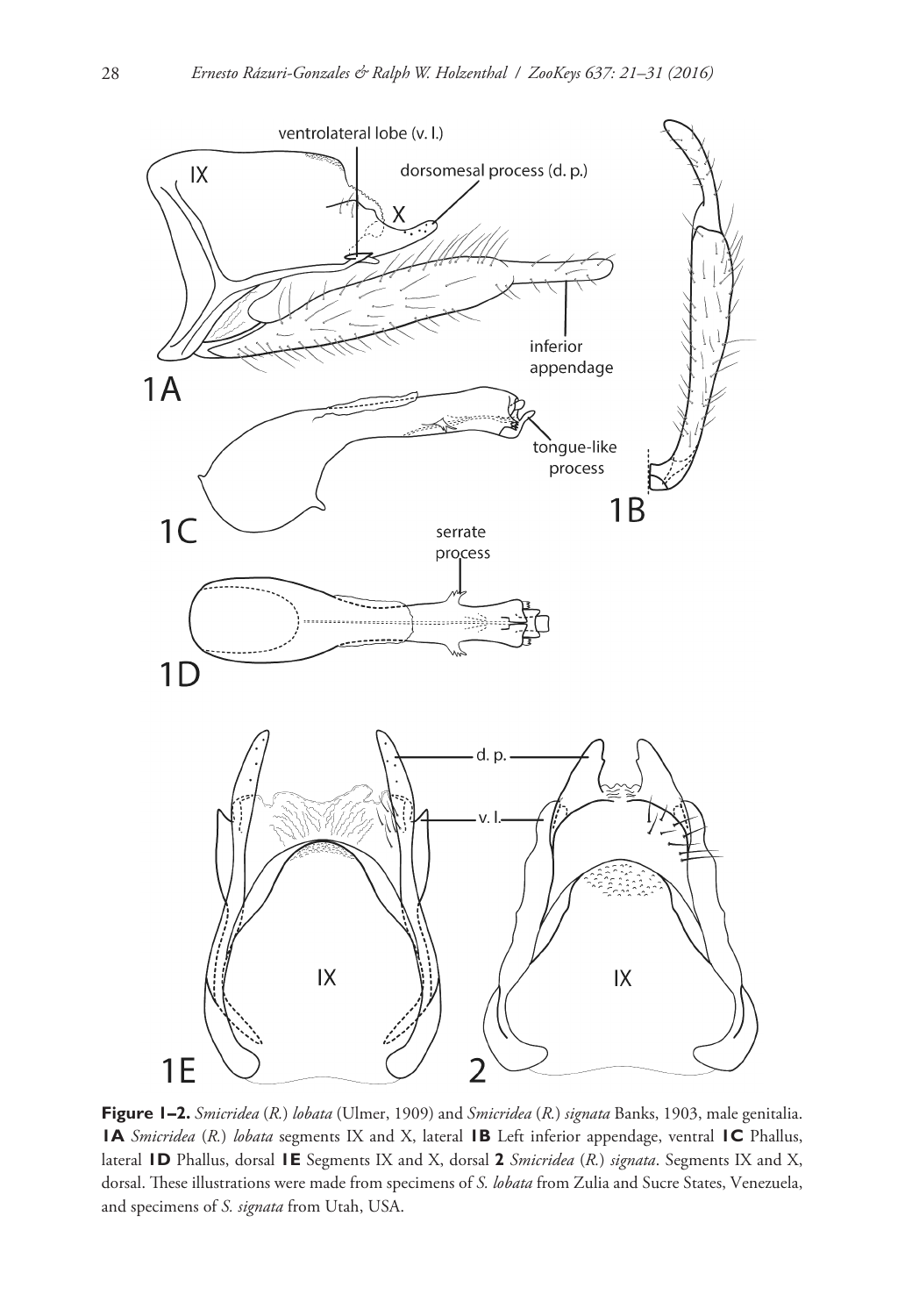Oláh and Johanson (2012) mentioned that the diagnostic character that separates *Smicridea repula* from its closest relatives, *S*. *lobata* and *S*. *nemtompa,* is the presence of lateral serrate processes at the mid-length of the phallus. However, as Flint (1978) noted, both *S*. *signata* and *S*. *lobata* also have these processes. Additionally, the illustration accompanying Oláh and Johanson's description for *S. repula* matches Ulmer's *S*. *lobata* illustration perfectly (Ulmer and Thienemann 1909; fig. 2). Also, the *S*. *repula* holotype that was loaned to us fits perfectly with the examples of *S*. *lobata* from Costa Rica, Guatemala, Mexico, Nicaragua, Panama, and Venezuela from the Smithsonian and the University of Minnesota Insect Collection. In these examples, the lateral serrate processes of the phallus vary in size, as noted by Flint (1974a) also for *S*. *signata*. Finally, since the serrate processes of the phallus are not exclusive to *S*. *repula*, and all the other characters between *S*. *repula* and *S*. *lobata* perfectly match, we consider *S. repula* Oláh & Johanson, 2012 to be a junior subjective synonym of *S. lobata* (Ulmer, 1909), **new synonym**.

Botosaneanu and Viloria (2002) provided a combination of characters for the inclusion of *Leptonema islamarga* in the *L*. *davisi* species group, along with *L. aterrimum* Mosely, 1933, *L. davisi* Flint, McAlpine & Ross, 1987, and *L. gadzux* Flint, McAlpine & Ross, 1987. However, most of the proposed characters for the inclusion of *L*. *islamarga* in this group are rather general (e.g., small size, tibial spur formula 1/4/4, middle tibia of females not dilated, and phallus with processes), and they are not exclusive of the group, much less to the genus *Leptonema*. The authors also mentioned that the forewing pattern of *L*. *islamarga* was extremely distinctive from other members of the genus *Leptonema*. After comparing the forewing color pattern of the paratypes (fig. 7 of Botosaneanu and Viloria 2002), and other specimens, we conclude that this forewing coloration actually corresponds to the color pattern and venation found in many species of *Smicridea* (*Rhyacophylax*). Additionally, Botosaneanu and Viloria (2002) observed a pair of gill-like appendages from the fifth sternite in both sexes. They also hypothesized that these structures replaced the raised, glandular structures of *Leptonema*. However, these structures actually correspond to the anterolateral filaments commonly present in the subgenus *Rhyacophylax* (Flint, 1974b). Finally, the authors recognized that the male genitalia of *L*. *islamarga* were quite distinct from the other three species in the *Leptonema davisi* group, except for the absence of warts on the tenth abdominal tergum. The illustrations of *Leptonema islamarga* and the specimens in the type series match perfectly with the specimens we have examined of *S*. *lobata* and with Ulmer's illustration of *S*. *lobata*. Accordingly, *Leptonema islamarga* Botosaneanu, 2000 is transferred to the genus *Smicridea* (*Rhyacophylax*) and placed as a junior subjective synonym of *Smicridea lobata* (Ulmer, 1909), **new combination, new synonym**.

Based on the material examined, *Smicridea lobata* is distributed in Mexico, Guatemala, Honduras, El Salvador, Nicaragua, Costa Rica, Panama, and Venezuela, and *S. signata* is distributed in southwestern USA, Mexico, and Guatemala. Flint (1974a), in his redescription of *S. signata* included several specimens that were actually *S. lobata*. After re-examining this material, we noted that the distributions of *S. lobata* and *S. signata* overlap in Mexico and Guatemala. Furthermore, we observed that along with the lateral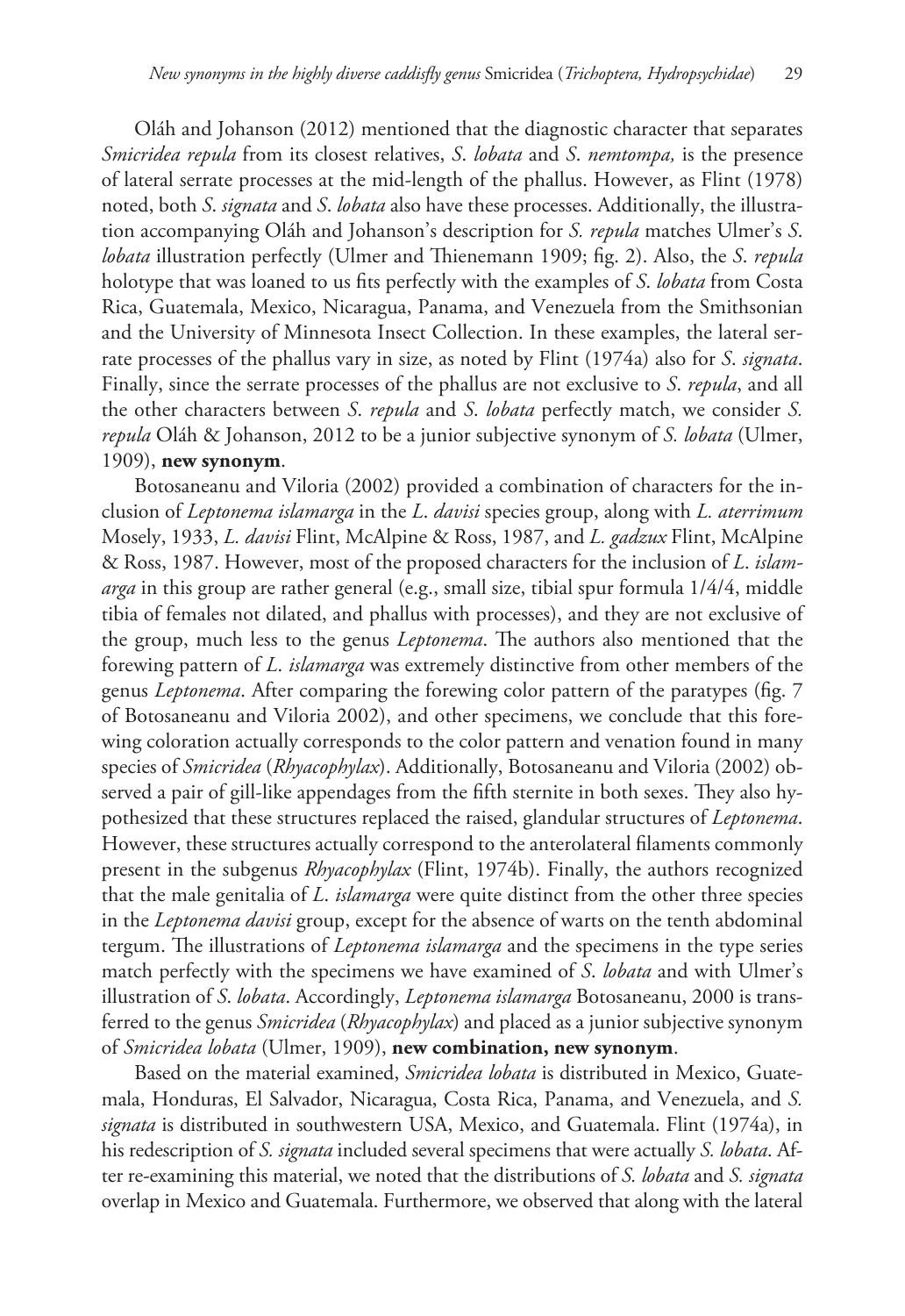serrate processes of the phallus, the ventrolateral lobes of the tenth tergum tend to increase in size towards the southern portion of its range. However, as Flint (1974a) stated, these two species can be readily distinguished by the shape of the tenth tergum in dorsal view (Figs 1E–2). The ventrolateral lobes of the tenth tergum are bifurcate in *S. lobata*  and rounded in *S. signata*, and the dorsomesal processes are finger-like in *S. lobata* and broad in *S. signata*. Additionally, the ventrolateral lobes of the tenth tergum in *S. signata*  present a very small spicule apically, which was not illustrated by Flint (1974a).

## **Acknowledgements**

The authors would like to thank the curators and institutions that loaned the material used in this study: Dr Oliver S. Flint, Jr. (NMNH), Dr Willem Hogenes (NBC), Dr Tobias Malm and Dr Kjell Arne Johanson (NRM), Dr Philip Perkins and Rachel Hawkins (MCZ), and Dave Ruiter (Grants Pass, Oregon, USA). ERG would also like to thank Dr John Luhman for translating the German text in the original description of *Smicridea lobata*. Dave Ruiter and Dr Brian Armitage provided helpful comments to improve the manuscript. This paper was prepared thanks to a doctoral fellowship from Cienciactiva, initiative from Consejo Nacional de Ciencia, Tecnología e Innovación Tecnológica, Peru (contract 277-2015-FONDECYT) awarded to ERG. The research was conducted with the support of Minnesota Agricultural Experiment Station projects MN 17-017 and MN 17-029. This support is gratefully acknowledged.

## **References**

- Banks N (1903) Some new neuropteroid insects. Journal of the New York Entomological Society 11: 236–243.
- Botosaneanu L, Viloria AL (2002) The caddisflies (Insecta, Trichoptera) of Isla de Margarita (Venezuela) - with description of two new species. Mitteilungen aus dem Museum für Naturkunde in Berlin Deutsche Entomologische Zeitschrift 49: 105–111. [doi: 10.1002/](https://doi.org/10.1002/mmnd.20020490108) [mmnd.20020490108](https://doi.org/10.1002/mmnd.20020490108)
- Flint Jr OS (1974a) Studies of Neotropical caddisflies, XVII: the genus *Smicridea* from North and Central America (Trichoptera: Hydropsychidae). Smithsonian Contributions to Zoology 167: 1–65. [doi: 10.5479/si.00810282.167](https://doi.org/10.5479/si.00810282.167)
- Flint Jr OS (1974b) The Trichoptera of Surinam. Studies of Neotropical caddisflies, XV. Studies on the Fauna of Suriname and other Guyanas 14: 1–151.
- Flint Jr OS (1978) Studies of Neotropical Caddisflies, XXII: Hydropsychidae of the Amazon Basin (Trichoptera). Amazoniana 6: 373–421.
- Flint Jr OS, McAlpine JF, Ross HH (1987) A revision of the genus *Leptonema* Guerin (Trichoptera: Hydropsychidae: Macronematinae). Smithsonian Contributions to Zoology 450: 1–193. [doi: 10.5479/si.00810282.450](https://doi.org/10.5479/si.00810282.450)